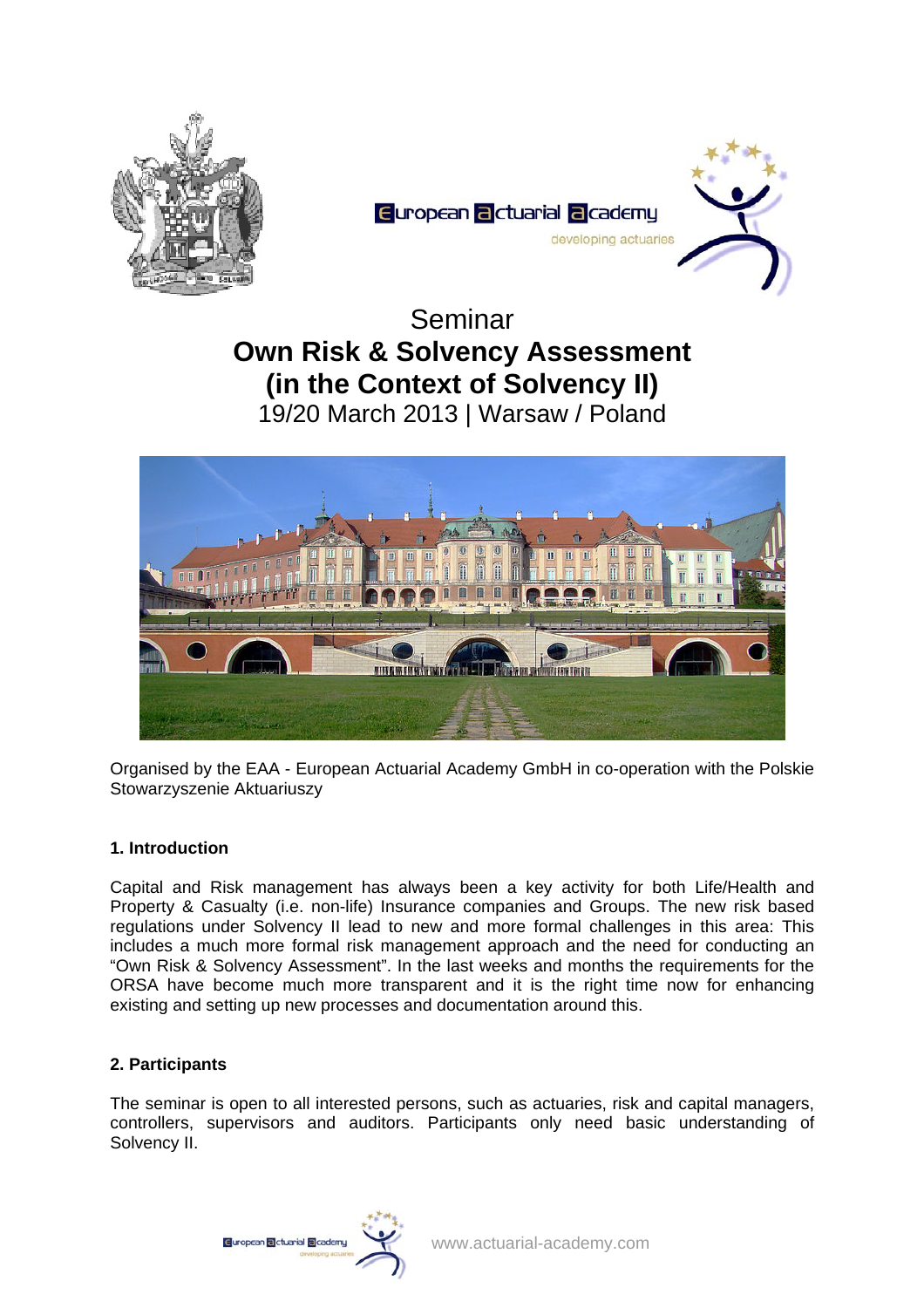### **3. Purpose and Nature**

It is the aim of this seminar that the participants get an overview of the requirements and ideas how practical solutions could look like. Specific focus will be given to the link between risk and business strategy including the definition of risk appetite and limits, the quantitative and qualitative risk identification process as well as the validation of internal model and standard formula assumptions for the ORSA.

On the second day the focus will be on the projection of risk capital and own funds, stress testing and capital management based on a mid to long term view, which are all key parts of the requirements for a "forward looking perspective". Finally examples will be given what should be the content of an ORSA report.

The seminar will not focus on presentations only, but will include practical case studies and group discussions. Examples will be relevant for Insurance Groups, reinsurance and P&C and Life/Health companies. We recommend that participants bring their laptops for the workshops.

#### **4. Lecturers**

#### **Jan-Huug Lobregt**

Jan-Huug is a qualified actuary since 2003 within the Dutch Actuarial Association. Jan-Huug has over 15 years of experience in the Insurance Industry. Jan-Huug is leading, as an actuarial partner, in the Dutch PwC actuarial practice advising insurance companies. Jan-Huug is advising insurance companies on risk management, Solvency II implementation, IFRS valuation and the valuation of insurance portfolios. With respect to Solvency II Jan-Huug is involved in projects concerning all three pillars, including model validation, pillar 3 reporting, ORSA and governance implementation.

#### **Stuart Mainland**

Stuart is a qualified actuary since 2005 with the Faculty of Actuaries in the UK. As a Senior Manager with Ernst & Young's European Actuarial Services Organization, he has worked on several Solvency II projects for large UK insurers including the derivation of modelling methodology, validation of an Internal Model and has recently worked with a large global insurer to implement a tool projecting their Solvency II balance sheet for ORSA purposes.

#### **Dr. Nader Razouk**

Nader Razouk is a Manager at Ernst & Young and works in the actuarial service practice. The majority of his projects are in the area of Solvency II in particular around Pillar I (Standard Model implementations), Pillar II (ORSA and Governance topics) and IMAP implementation projects. Nader holds a PhD in mathematics and since 2010, he regularly lectures on seminars of the German and European Actuarial Academy.

# **5. Language**

The language of the seminar will be English.

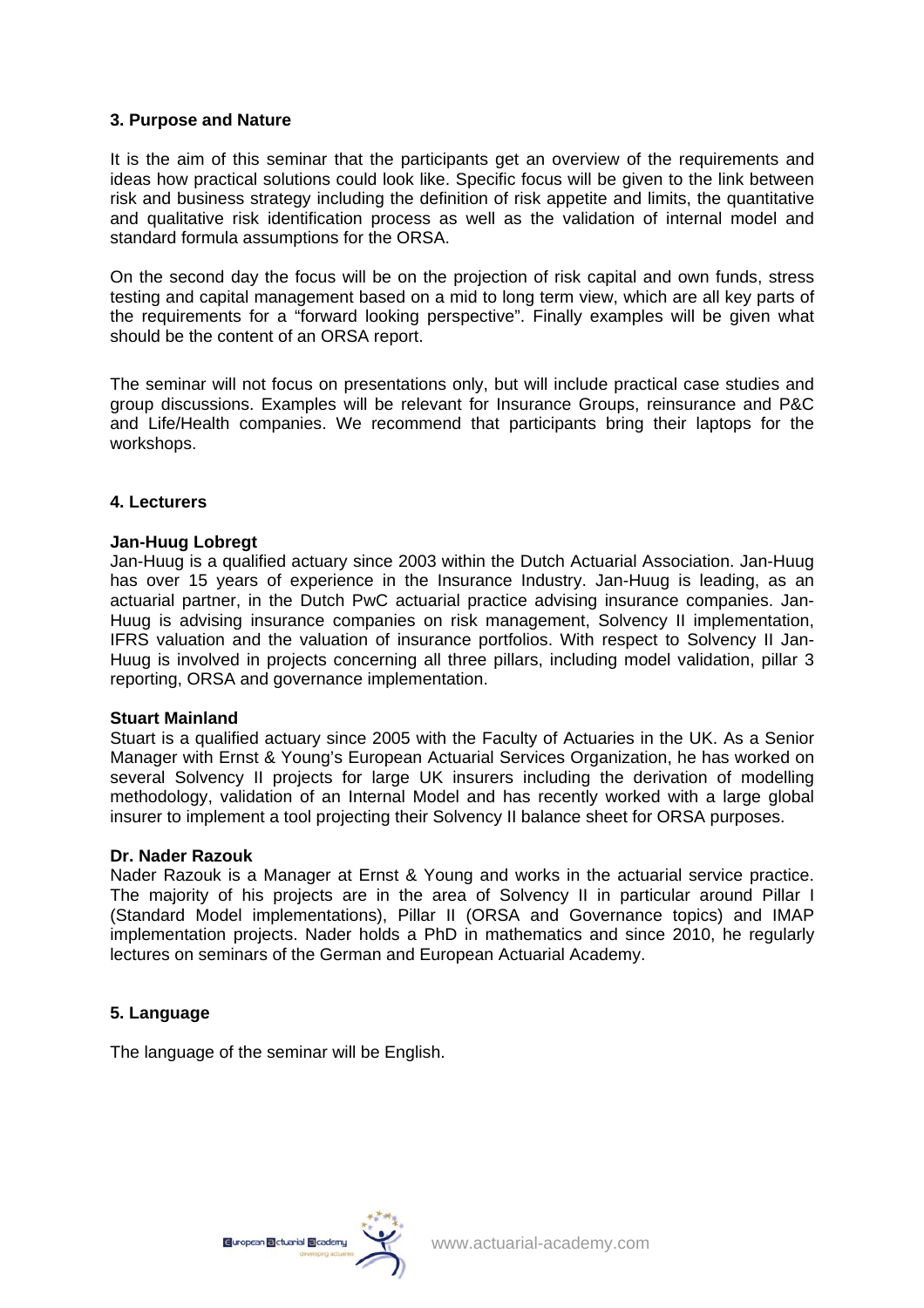# **6. Programme**

### **Tuesday, 19 March 2013**

- 08.45-09.00 Registration
- 09.00 Introduction & welcome and opening of day 1
- 09.10-10.30 ORSA as part of Solvency II and its requirements (N. Razouk)
- 10.30-10.45 Coffee Break
- 10.45-11.30 Case Study 1: How should the ORSA Approach look like in practise?
- 11.30-12.30 Key steps for successful ORSA implementation (J.-H. Lobregt)
- 12.30-13.30 Lunch
- 13.30-14.30 Risk Strategy and Risk Appetite and Limits (J.-H. Lobregt)
- 14.30-15.30 Case Study 2: How to validate standard formula assumptions?
- 15.30-15.45 Coffee Break
- 15.45-16.15 Presentation and discussion of workshop 2 results
- 16.15-17.00 Risk Identification (J.-H. Lobregt)
- approx. 19.00 Dinner

# **Wednesday, 20 March 2013**

- 09.00 Opening of day 2
- 09.00-10.00 Solvency II Market Value Balance Sheet and SCR calculations (S. Mainland)
- 10.00-10.45 Capital and Risk projection A practical example (S. Mainland)
- 10.45-11.00 Coffee Break
- 11.00-11.30 Stress and Scenario Testing (S. Mainland)
- 11.30-12.15 Capital and Liquidity Management (N. Razouk)
- 12.15-13.15 Lunch
- 13.15-14.00 Case Study 3: Design of the ORSA report
- 14.00-15.00 Design of ORSA report and setting up an ORSA project (N. Razouk)
- 15.00 Concluding remarks, closing of seminar

# **7. Fees & Registration**

Please register for the seminar as soon as possible because of the expected demand. If there are more persons interested in this seminar than places available we will give priority to the registrations received first. Please send your registration as soon as possible by using our online registration form at [www.actuarial-academy.com.](http://www.actuarial-academy.com/)

Your registration is binding. Cancellation is only possible up to 4 weeks before the first day of seminar. If you cancel at a later date, the full seminar fee is due. You may appoint someone to take your place, but must notify us in advance. EAA has the right to cancel the event if the minimum number of participants is not reached.

Please always give your invoice number when you effect payment. Bank charges are to be borne by the participant. We will send you an invoice, please allow a few days for handling.

# **Your early-bird registration fee is € 710.00 plus 23 % VAT until 19 January 2013. After this date the fee will be € 790.00 plus 23 % VAT.**